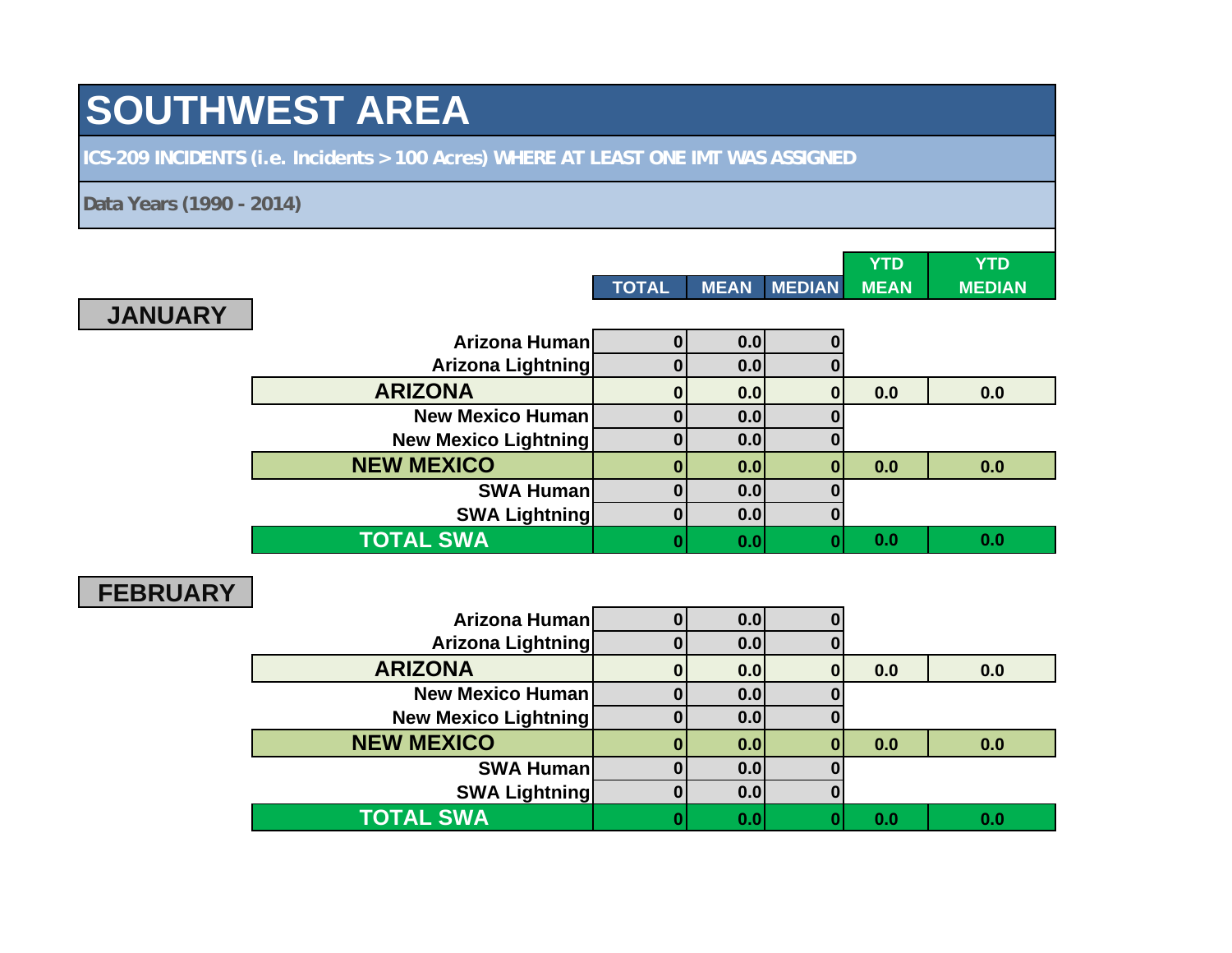### **BEGIN: FIRE SEASON MONTHS**

# **MARCH**

| Arizona Human               | 0.0 |     |     |
|-----------------------------|-----|-----|-----|
| Arizona Lightning           | 0.0 |     |     |
| <b>ARIZONA</b>              | 0.0 | 0.0 | 0.0 |
| <b>New Mexico Human</b>     | 0.0 |     |     |
| <b>New Mexico Lightning</b> | 0.0 |     |     |
| <b>NEW MEXICO</b>           | 0.1 | 0.1 | 0.0 |
| <b>SWA Human</b>            | 0.0 |     |     |
| <b>SWA Lightning</b>        | 0.0 |     |     |
| <b>TOTAL SWA</b>            | 0.1 |     | 0.0 |

#### **APRIL**

| and the state<br>Arizona Human | 0.2 |     |     |
|--------------------------------|-----|-----|-----|
| <b>Arizona Lightning</b>       | 0.0 |     |     |
| <b>ARIZONA</b>                 | 0.2 | 0.2 | 0.0 |
| <b>New Mexico Human</b>        | 0.2 |     |     |
| <b>New Mexico Lightning</b>    | 0.0 |     |     |
| <b>NEW MEXICO</b>              | 0.2 | 0.3 | 0.0 |
| <b>SWA Human</b>               | 0.4 |     |     |
| <b>SWA Lightning</b>           | 0.0 |     |     |
| <b>TOTAL SWA</b>               | 0.4 | 0.5 | 0.0 |

#### **MAY**

| Arizona Human               |    | 0.4 |     |     |
|-----------------------------|----|-----|-----|-----|
| <b>Arizona Lightning</b>    |    | 0.0 |     |     |
| <b>ARIZONA</b>              | 10 | 0.4 | 0.6 | 0.0 |
| <b>New Mexico Human</b>     | 10 | 0.4 |     |     |
| <b>New Mexico Lightning</b> |    | 0.3 |     |     |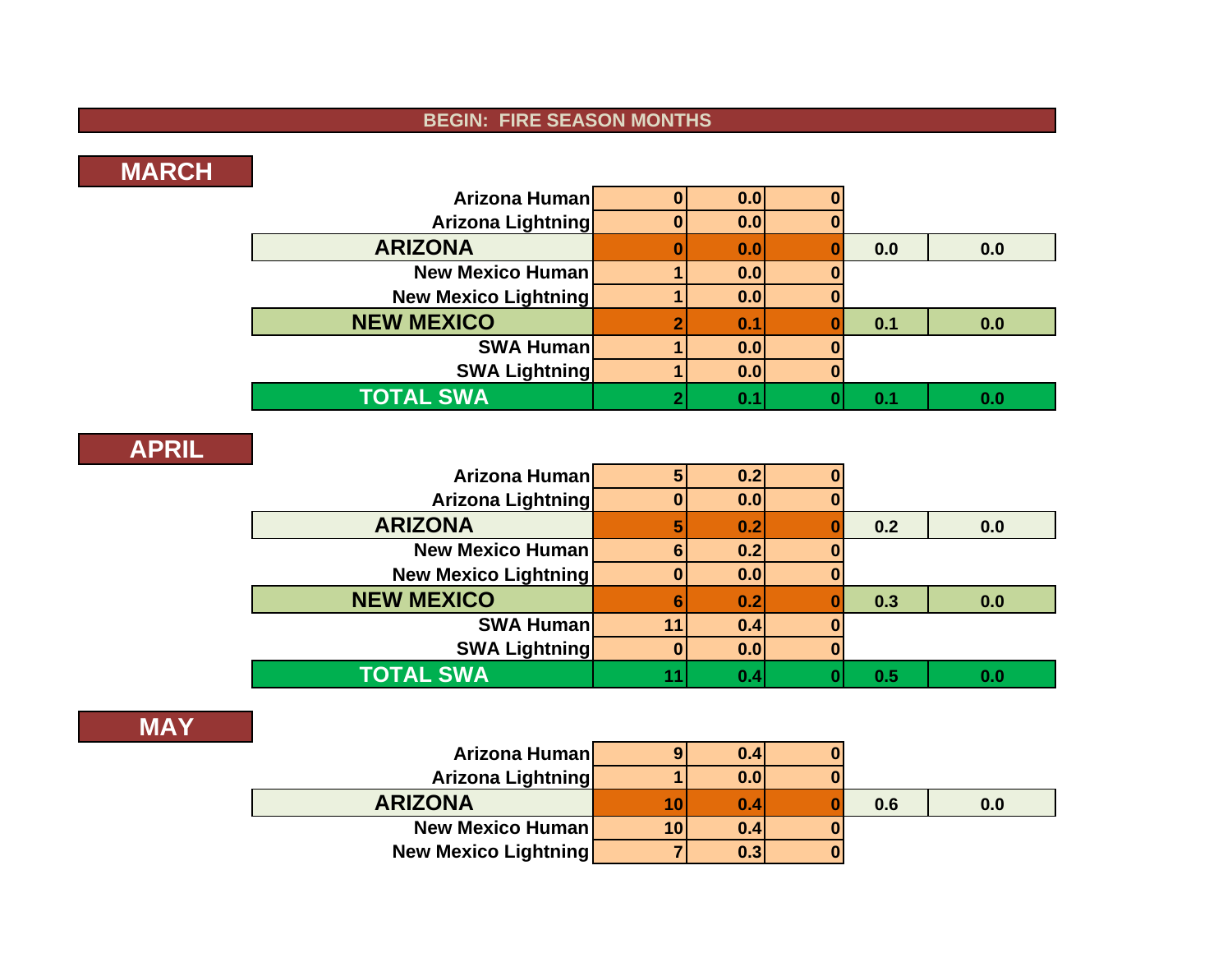| <b>NEW MEXICO</b>    |    | $\mathbf{0}$ . | 1.0 | 0.0 |
|----------------------|----|----------------|-----|-----|
| <b>SWA Human</b>     | 19 | 0.8            |     |     |
| <b>SWA Lightning</b> |    | 0.3            |     |     |
| <b>TOTAL SWA</b>     |    |                | 1.6 | 0.0 |

## **JUNE**

| Arizona Human               | 10             | 0.4 |     |     |
|-----------------------------|----------------|-----|-----|-----|
| Arizona Lightning           |                | 0.4 |     |     |
| <b>ARIZONA</b>              | 2 <sup>1</sup> | 0.8 | 1.4 | 1.0 |
| <b>New Mexico Human</b>     |                | 0.2 |     |     |
| <b>New Mexico Lightning</b> |                | 0.6 |     |     |
| <b>NEW MEXICO</b>           | 20             | 0.8 | 1.8 | 1.0 |
| <b>SWA Human</b>            | 16             | 0.6 |     |     |
| <b>SWA Lightning</b>        | 25             | 1.0 |     |     |
| <b>TOTAL SWA</b>            |                | 1.6 | 3.2 | 1.0 |

## **JULY**

| Arizona Human               | 0.0 |     |     |
|-----------------------------|-----|-----|-----|
| Arizona Lightning           | 0.2 |     |     |
| <b>ARIZONA</b>              | 0.2 | 1.6 | 1.0 |
| <b>New Mexico Human</b>     | 0.0 |     |     |
| <b>New Mexico Lightning</b> | 0.0 |     |     |
| <b>NEW MEXICO</b>           | 0.0 | 1.8 | 1.0 |
| <b>SWA Human</b>            | 0.0 |     |     |
| <b>SWA Lightning</b>        | 0.2 |     |     |
| <b>TOTAL SWA</b>            | 0.2 | 3.4 |     |

# **AUGUST**

| Arizona Human            | 0.01 |  |
|--------------------------|------|--|
| <b>Arizona Lightning</b> | 0.01 |  |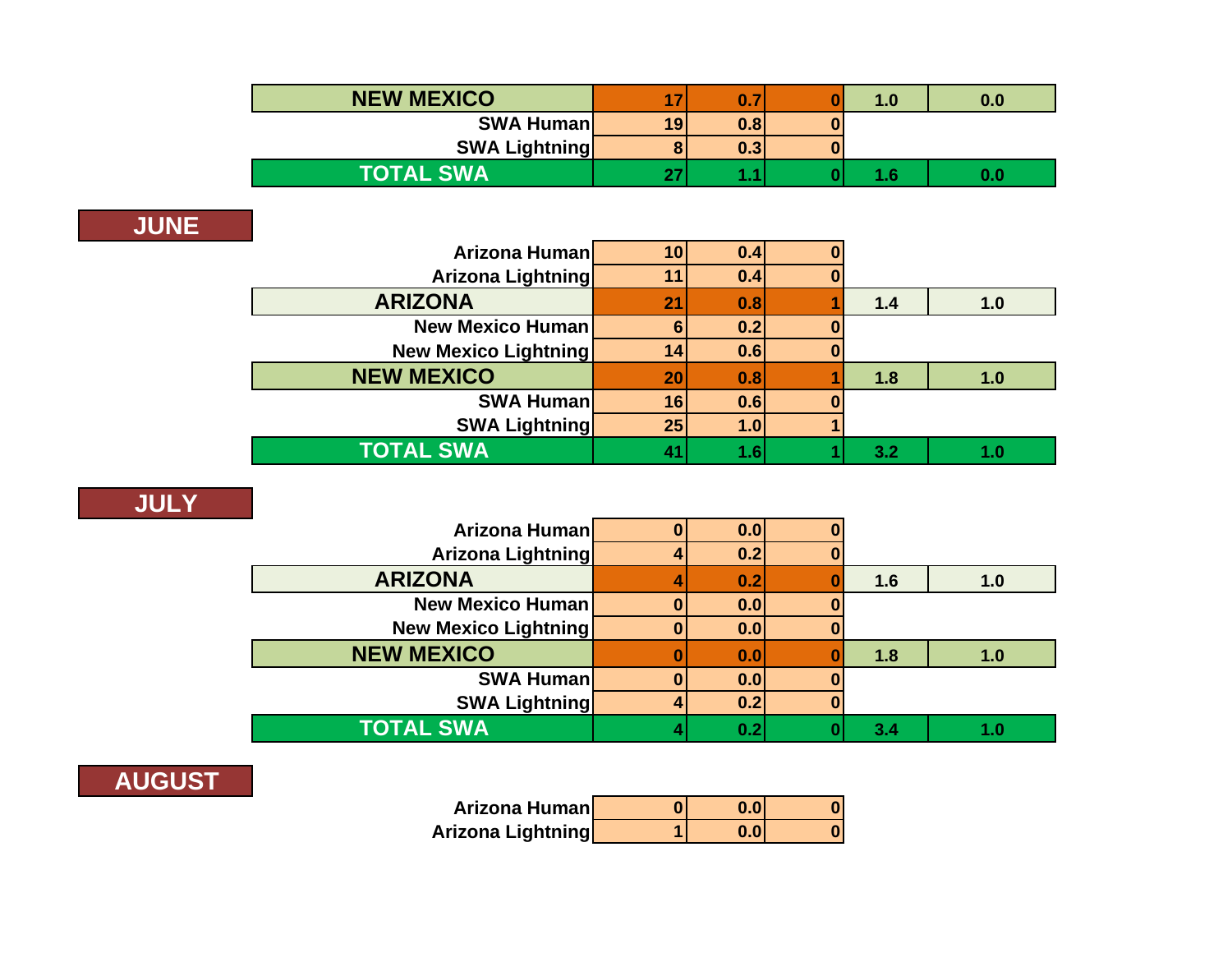| <b>ARIZONA</b>              | 0.0 | 1.6 | 1.0 |
|-----------------------------|-----|-----|-----|
| <b>New Mexico Human</b>     | 0.0 |     |     |
| <b>New Mexico Lightning</b> | 0.0 |     |     |
| <b>NEW MEXICO</b>           | 0.1 | 1.9 | 1.0 |
| <b>SWA Human</b>            | 0.0 |     |     |
| <b>SWA Lightning</b>        | 0.1 |     |     |
| <b>TOTAL SWA</b>            | 0.1 | 3.5 |     |

### **END: FIRE SEASON MONTHS**

## **SEPTEMBER**

| Arizona Human               | 0.0 |     |     |
|-----------------------------|-----|-----|-----|
| <b>Arizona Lightning</b>    | 0.0 |     |     |
| <b>ARIZONA</b>              | 0.0 | 1.7 | 1.0 |
| <b>New Mexico Human</b>     | 0.0 |     |     |
| <b>New Mexico Lightning</b> | 0.0 |     |     |
| <b>NEW MEXICO</b>           | 0.1 | 2.0 | 1.0 |
| <b>SWA Human</b>            | 0.0 |     |     |
| <b>SWA Lightning</b>        | 0.1 |     |     |
| <b>TOTAL SWA</b>            | 0.  | 3.6 |     |

## **OCTOBER**

| Arizona Human               | 0.0 |     |     |
|-----------------------------|-----|-----|-----|
| Arizona Lightning           | 0.0 |     |     |
| <b>ARIZONA</b>              | 0.0 | 1.7 | 1.0 |
| <b>New Mexico Human</b>     | 0.0 |     |     |
| <b>New Mexico Lightning</b> | 0.0 |     |     |
| <b>NEW MEXICO</b>           | 0.0 | 2.0 | 1.0 |
| <b>SWA Human</b>            | 0.1 |     |     |
| <b>SWA Lightning</b>        | 0.0 |     |     |
| <b>TOTAL SWA</b>            | 0.1 | 3.7 | 1.0 |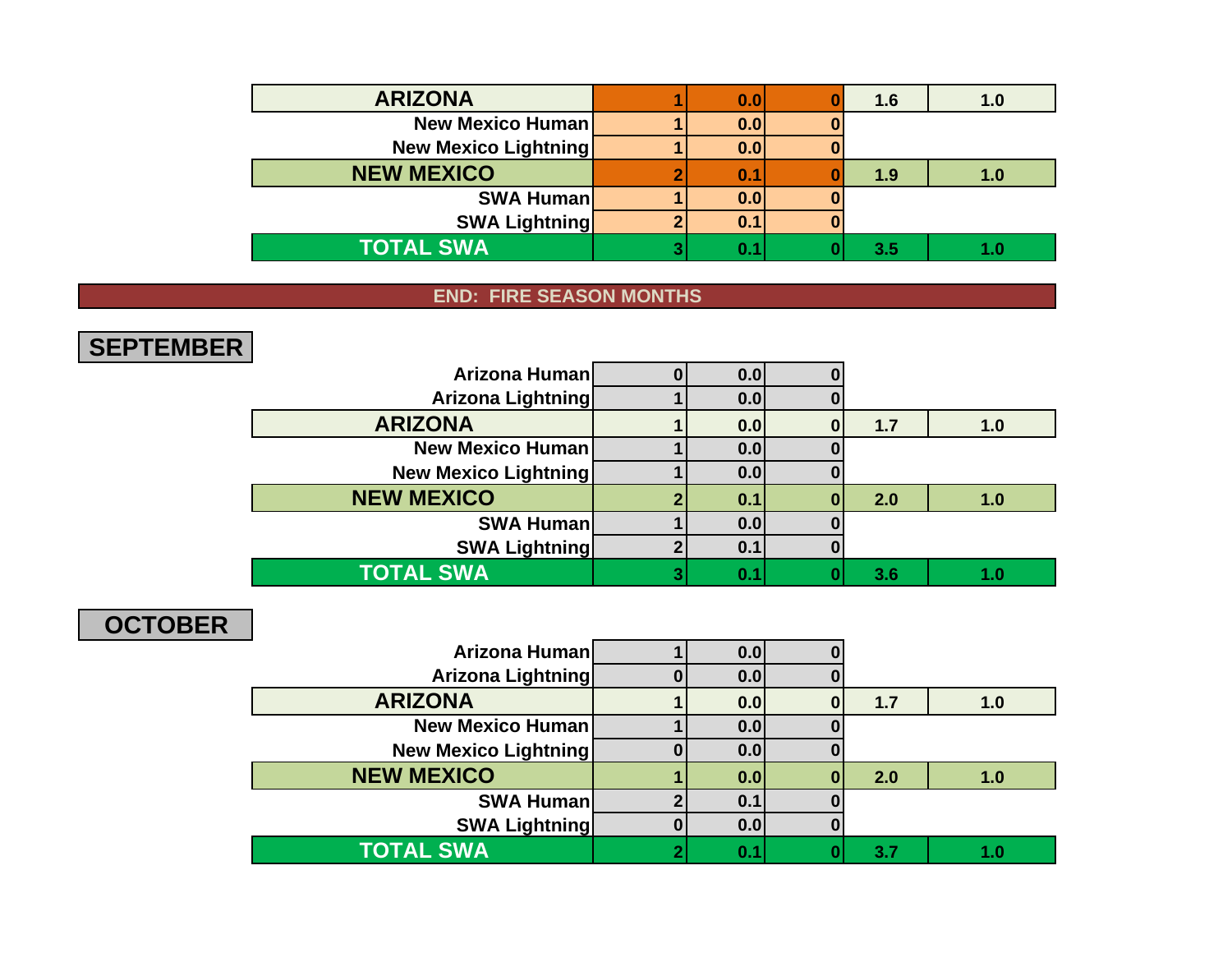# **NOVEMBER**

| $\sim$<br>Arizona Human     | 0.0 |     |     |
|-----------------------------|-----|-----|-----|
| <b>Arizona Lightning</b>    | 0.0 |     |     |
| <b>ARIZONA</b>              | 0.0 | 1.7 | 1.0 |
| <b>New Mexico Human</b>     | 0.0 |     |     |
| <b>New Mexico Lightning</b> | 0.0 |     |     |
| <b>NEW MEXICO</b>           | 0.0 | 2.0 | 1.0 |
| <b>SWA Human</b>            | 0.0 |     |     |
| <b>SWA Lightning</b>        | 0.0 |     |     |
| <b>TOTAL SWA</b>            | 0.0 | 3.8 |     |

#### **DECEMBER**

| Arizona Human               | 0.0 |     |     |
|-----------------------------|-----|-----|-----|
| Arizona Lightning           | 0.0 |     |     |
| <b>ARIZONA</b>              | 0.0 | 1.7 | 1.0 |
| <b>New Mexico Human</b>     | 0.0 |     |     |
| <b>New Mexico Lightning</b> | 0.0 |     |     |
| <b>NEW MEXICO</b>           | 0.0 | 2.0 | 1.0 |
| <b>SWA Human</b>            | 0.0 |     |     |
| <b>SWA Lightning</b>        | 0.0 |     |     |
| <b>TOTAL SWA</b>            | 0.0 | 3.8 | 1.0 |

# **SOUTHWEST AREA**

**ICS-209 INCIDENTS (i.e. Incidents > 100 Acres) WHERE AT LEAST ONE IMT WAS ASSIGNED**

**Data Years (1990 - 2014)**